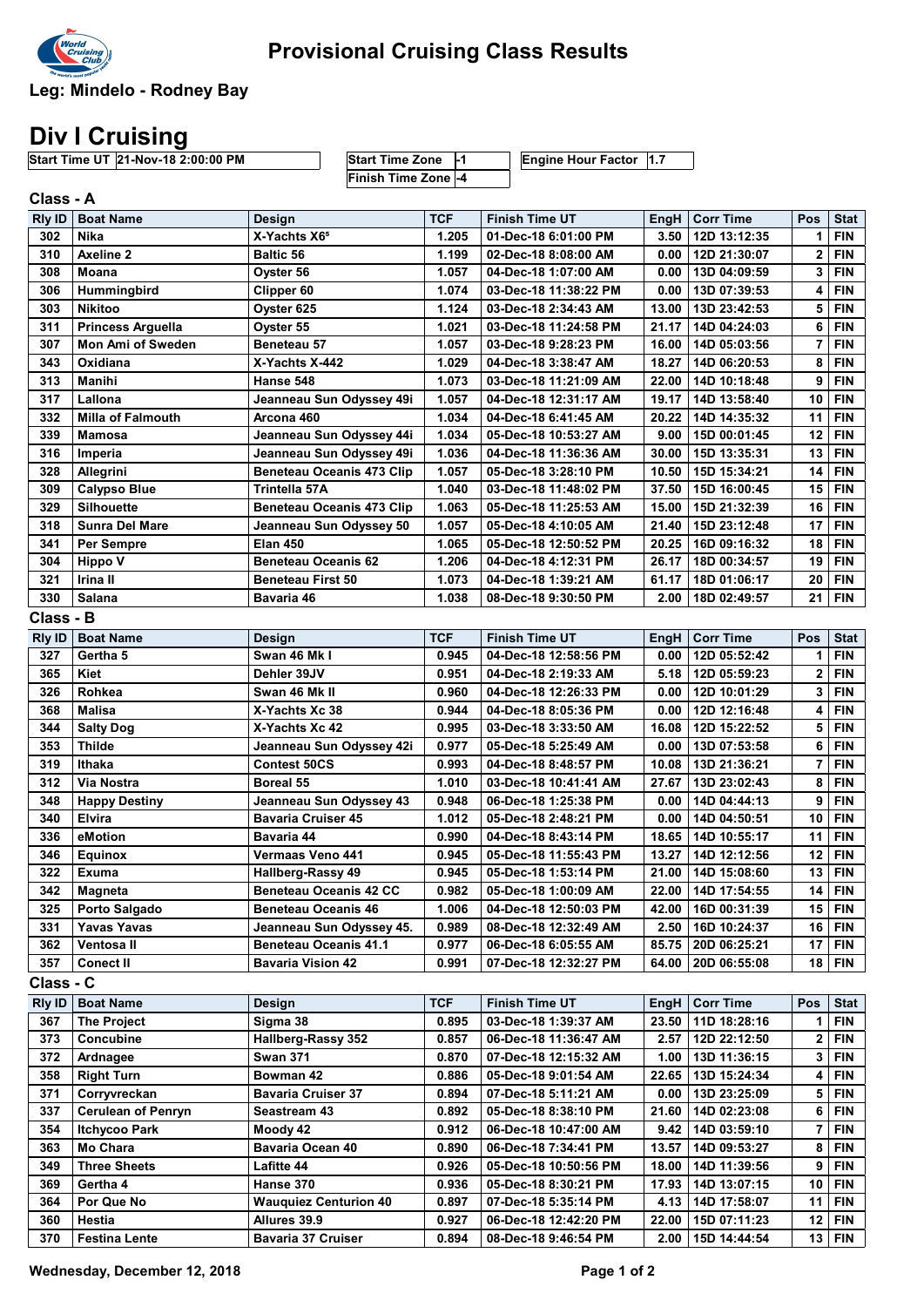

Leg: Mindelo - Rodney Bay

## Div IV Multihull

| <b>Start Time UT 21-Nov-18 1:45:00 PM</b> | <b>Start Time Zone</b>     | Engine Hour Factor 1.7 |
|-------------------------------------------|----------------------------|------------------------|
|                                           | <b>Finish Time Zone -4</b> |                        |

|        | Class - A                  |                                  |            |                       |             |                  |              |             |  |  |
|--------|----------------------------|----------------------------------|------------|-----------------------|-------------|------------------|--------------|-------------|--|--|
| RIy ID | <b>Boat Name</b>           | <b>Design</b>                    | <b>TCF</b> | <b>Finish Time UT</b> | <b>EngH</b> | <b>Corr Time</b> | <b>Pos</b>   | <b>Stat</b> |  |  |
| 333    | Skyfall1                   | Lagoon 450F                      | 1.023      | 03-Dec-18 2:35:15 PM  | 23.60       | 14D 00:31:25     |              | <b>FIN</b>  |  |  |
| 356    | <b>Starship Friendship</b> | Lagoon 42-2                      | 0.962      | 05-Dec-18 1:37:54 AM  | 17.87       | 14D 04:47:36     | $\mathbf{2}$ | <b>FIN</b>  |  |  |
| 320    | <b>RAID</b>                | <b>Fountaine Pajot Saba 50</b>   | 1.031      | 04-Dec-18 2:51:08 PM  | 10.67       | 14D 05:30:14     | 3            | <b>FIN</b>  |  |  |
| 338    | <b>Offbeat</b>             | <b>Nautitech Open 46</b>         | 1.063      | 03-Dec-18 7:53:42 PM  | 18.00       | 14D 09:12:14     | 4            | <b>FIN</b>  |  |  |
| 417    | La Bohème                  | Lagoon 400 S2                    | 0.942      | 05-Dec-18 12:38:32 PM | 20.00       | 14D 11:29:47     | 5            | <b>FIN</b>  |  |  |
| 323    | Mango                      | Lagoon 50                        | 1.025      | 04-Dec-18 2:54:30 AM  | 25.60       | 14D 17:17:43     | 6            | <b>FIN</b>  |  |  |
| 355    | Crean                      | Lagoon 42-2                      | 0.962      | 05-Dec-18 4:13:33 PM  | 18.58       | 14D 20:00:18     | 7            | <b>FIN</b>  |  |  |
| 351    | <b>Mon Reve</b>            | <b>Fountaine Pajot Belize 43</b> | 1.015      | 05-Dec-18 7:07:05 AM  | 17.00       | 15D 03:38:32     | 8            | <b>FIN</b>  |  |  |
| 334    | Réalta Bheag               | Lagoon 450                       | 1.023      | 04-Dec-18 8:44:37 PM  | 24.12       | 15D 08:16:18     | 9            | <b>FIN</b>  |  |  |
| 347    | LaDiala                    | Fountaine Pajot Helia 44         | 1.021      | 05-Dec-18 1:26:40 PM  | 21.33       | 15D 19:46:20     | 10           | <b>FIN</b>  |  |  |
| 352    | Passat II                  | <b>Fountaine Pajot Belize 43</b> | 1.015      | 05-Dec-18 1:41:26 PM  | 32.05       | 16D 12:16:55     | 11           | <b>FIN</b>  |  |  |
| 315    | Lifeaholic III             | <b>Privilege Series 5</b>        | 1.038      | 05-Dec-18 5:14:26 AM  | 38.00       | 16D 22:59:24     | 12           | <b>FIN</b>  |  |  |
| 314    | <b>TRI II FLY</b>          | Neel 51                          | 1.131      | 05-Dec-18 2:40:35 AM  | 20.92       | 16D 23:42:30     | 13           | <b>FIN</b>  |  |  |
| 366    | Fitti                      | <b>Fountaine Pajot Lucia 40</b>  | 0.966      | 05-Dec-18 8:36:28 PM  | 49.00       | 17D 03:40:06     | 14           | <b>FIN</b>  |  |  |
| 361    | Marlin                     | Lagoon 420                       | 0.957      | 07-Dec-18 4:20:50 PM  | 36.00       | 17D 20:32:31     | 15           | <b>FIN</b>  |  |  |
| 335    | <b>Saul Goodman</b>        | Lagoon 450F                      | 1.023      | 06-Dec-18 3:37:10 PM  | 60.17       | 19D 18:49:42     | 16           | <b>FIN</b>  |  |  |
| 301    | Lucy Z                     | Sunreef 74                       | 1.209      | 03-Dec-18 7:02:24 PM  | #####       | 29D 01:49:22     | 17           | <b>FIN</b>  |  |  |